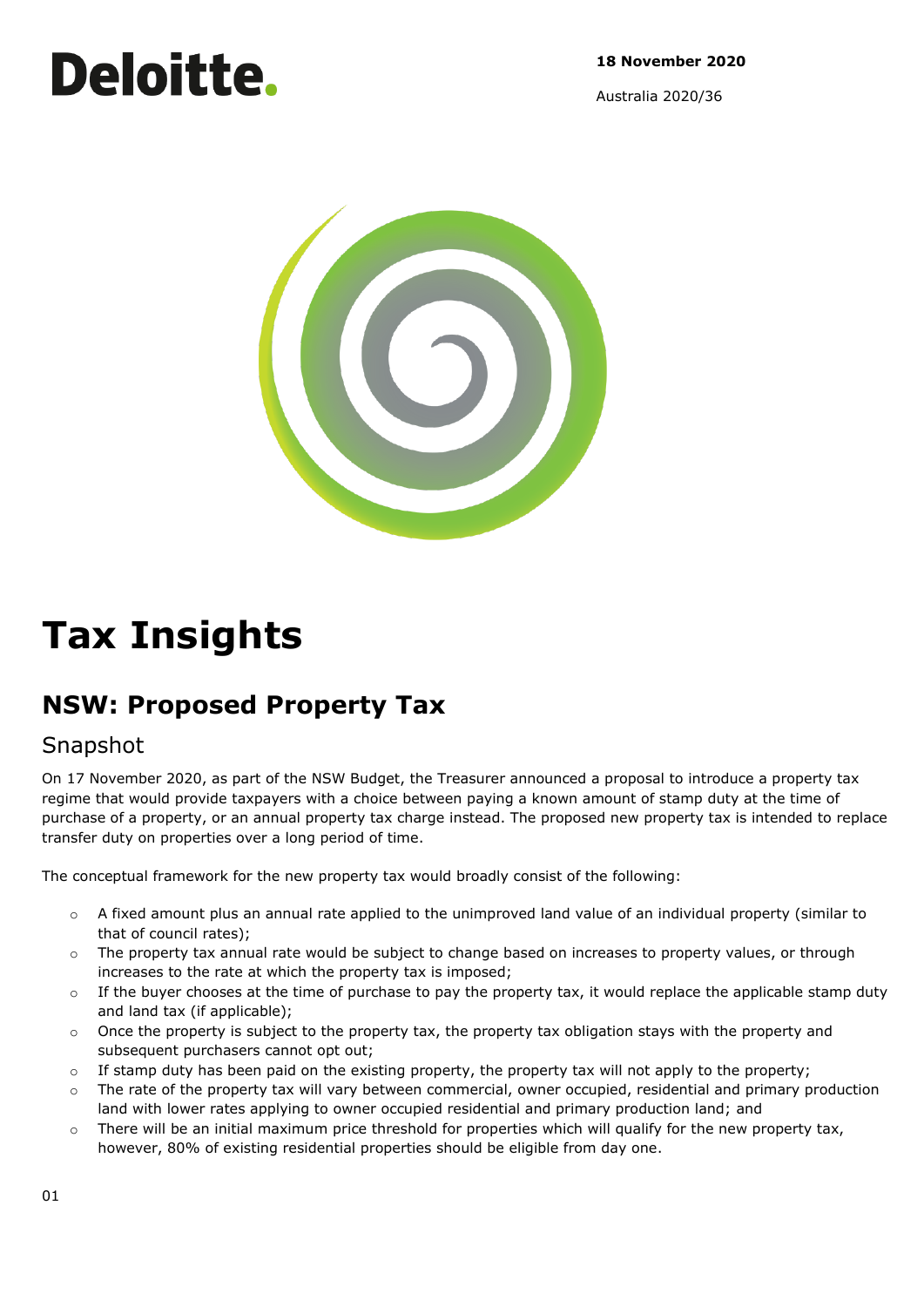The Treasurer stated that this will provide stimulus and impetus for the people wanting to move, change jobs, or switch careers, upsize or downsize to match family size without the burden of stamp duty imposed on a property purchase and will provide an economic boost to the economy.

Whilst the proposed reform will be subject to public consultation until 15 March 2021, there are a number of interesting issues that taxpayers should consider before making a decision to opt into the property tax, if the legislation as ultimately passed mirrors what is proposed.

Accordingly, the comments below are necessarily general in nature, pending the consultation process and the finalisation of the Government policy.

#### **Initial impact and concepts**

#### **Initial impact on residential property only**

Due to the proposed initial maximum price threshold to fall within the property tax regime, commercial property, large parcels of land and high value property will remain in the stamp duty/land tax regime. This means both direct and indirect (landholder duty) transfers of these types of land will be subject to stamp duty. It is unclear when the property tax regime will be extended to property valued above the initial threshold, but this will likely be decided once Treasury has reviewed the revenue generated as the property tax regime progresses.

#### **Opting in has a permanent impact**

Under the proposed property tax, once a buyer opts in, the property then forever remains within the property tax regime. This removes any choice for a future purchaser. This has the potential to create a two-tier property regime and may impose an uncertainty on future property sales.

#### **Use of unimproved value**

The proposed property tax, like land tax, uses the unimproved value of land. This is the land value without improvements which is less than what stamp duty uses, being the market value of land and buildings. However, the unimproved value is determined by a valuation methodology that uses a concept of "comparative sales". This means that a sale of nearby property can alter a property's unimproved value. Even a purchaser's own acquisition can impact the unimproved value, which is an outcome that has occurred under the current land tax regime.

As an example, say there are a number of neighbouring vacant blocks of land that are similar, with all having an unimproved value of \$500,000. A purchaser buys one block from the vendor for \$1 million. Under the comparative sales methodology, that acquisition would be counted to likely increase the unimproved value for the subsequent property tax year for all neighbouring vacant blocks as well as the subject block.

#### **Issues a taxpayer should consider when deciding to opt into the proposed property tax**

The decision to opt into the proposed property tax may appear to be a simple numerical analysis in terms of a larger up front stamp duty cost vs a smaller annual property tax. However, there are other factors that a taxpayer may wish to consider before opting in if the property tax is implemented as proposed.

#### **Affordability of annual property tax**

02 Whether to opt into the proposed property tax regime may depend on the nature of the property. As an example, say there were two identical sites with the same unimproved value, with one having 100 apartments and the other a house. Each of the apartments will generally, have a lower unimproved value as the unimproved value is effectively spread across all apartments on the land. The site with the house will generally have a higher unimproved value as there is only one owner. As a result, this may impact on the affordability of a taxpayer to pay the annual property tax.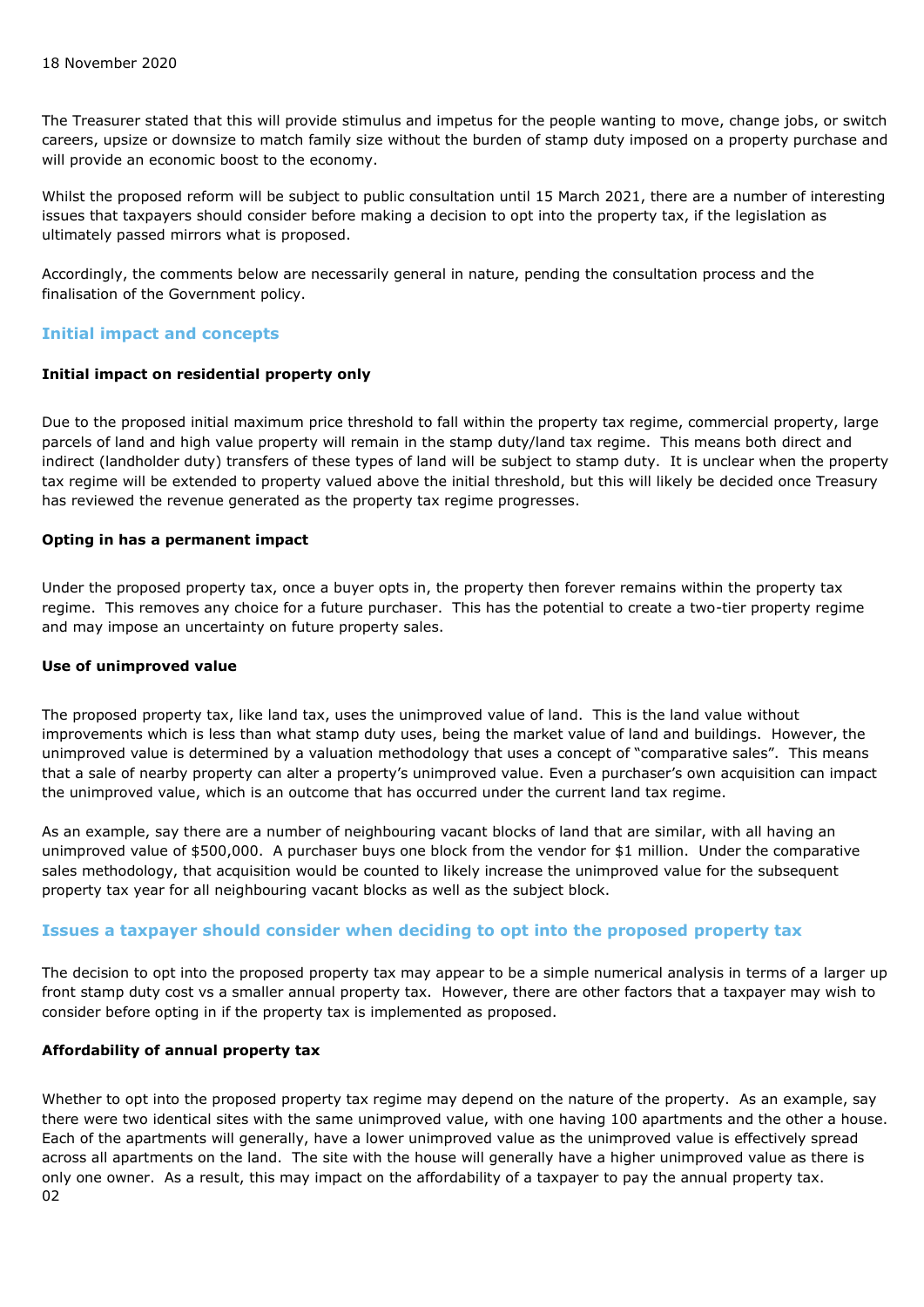#### **Likely changes in unimproved value**

When deciding to opt into a property tax regime, it is important to consider the current unimproved value and potential events that may increase its value over time. Areas that have development opportunities may be susceptible to larger increases in unimproved value as a result

of the comparative sales methodology. We have seen large increases in unimproved values of land in the past where there is increased demand as a result of proposed infrastructure development. However, this concern may be balanced out if the acquisition is of an apartment or a house (see above).

#### **Remaining in stamp duty/land tax regime may have benefit**

In some cases, remaining within the stamp duty/land tax regime may have benefits for taxpayers, despite the upfront cost. For example, under the stamp duty legislation, the deceased estates exemption will continue to apply providing more efficient estate planning. Further, the land tax exemptions like the principal place of residence and primary production exemptions can still apply to the property.

Further, as the costs of the annual property tax become clearer in terms of the amounts and increases (both to the property value and the rate at which it is imposed), there may be advantages in remaining within the stamp duty regime to provide a seller with a greater pool of buyers. This would depend on how long a purchaser may wish to hold the property or the type of property (house versus apartment).

#### **Conclusion**

It should be noted that public consultation is being sought until 15 March 2021 and there may be changes to what is proposed. However, while a taxpayer may ultimately decide to opt into the property tax regime, if implemented as proposed, it is recommended that before locking a property into one particular option, taxpayers take a step back and consider their current and future intentions for the property to ensure they make the right choice for themselves and their priorities.